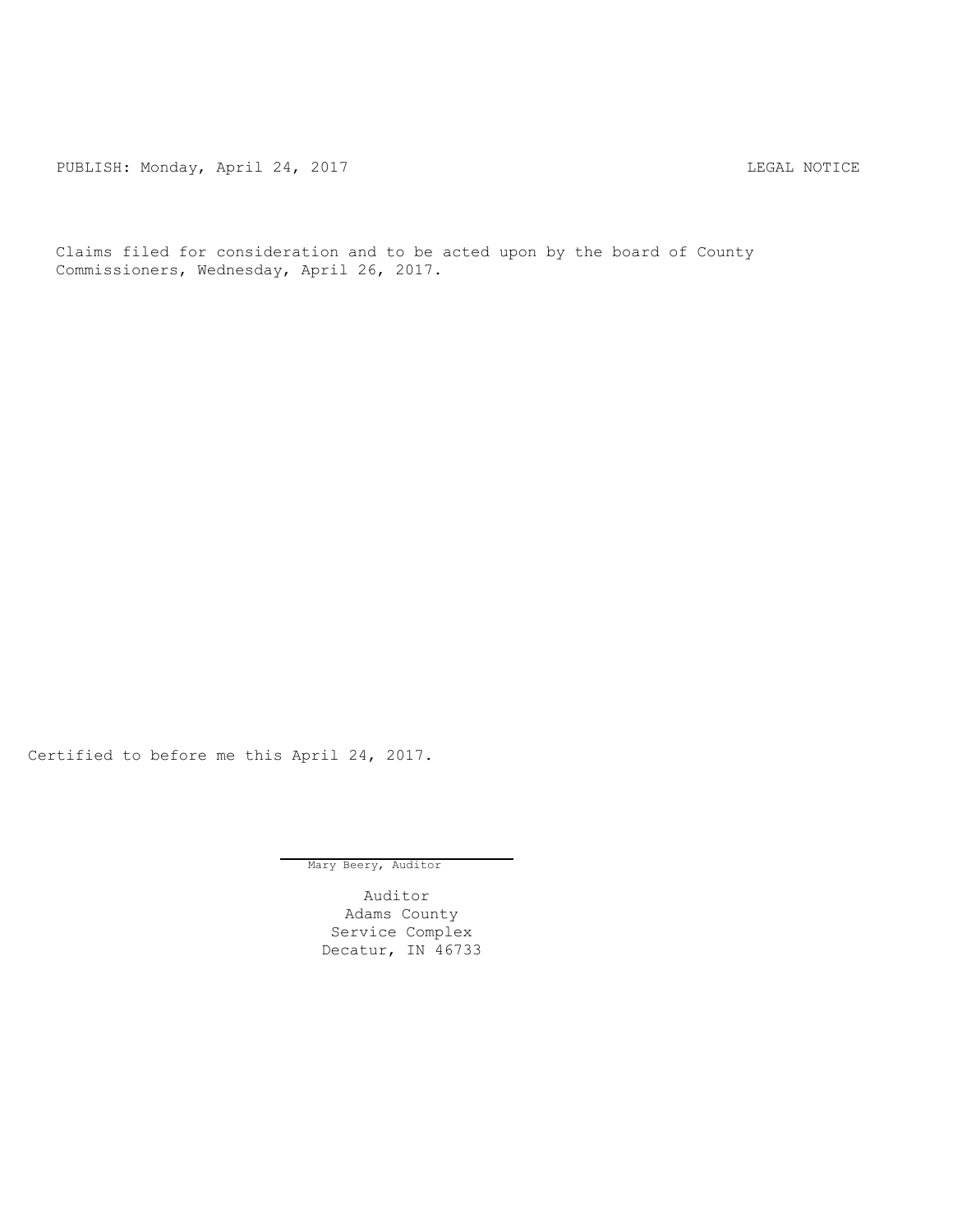

## **Claims Docket for Newspaper Adams County, Indiana**

## For Period: **3/22/2017** to **4/11/2017**

Date Claims to be Paid: **4/26/2017**

*313 W. Jefferson St. Decatur, IN 46733 (219) 724-2600*

| <b>Vendor</b>                      | Amount     | Vendor                                   | Amount    |
|------------------------------------|------------|------------------------------------------|-----------|
| Adams Memorial Hospital            | 5,474.27   | Axis Forensic Toxicology                 | 520.00    |
| Arnold Lumber Co., Inc.            | 13.80      | Berne Ready Mix                          | 54.90     |
| <b>Berne Witness</b>               | 17.40      | Suburban Propane LP                      | 236.50    |
| <b>BSN</b> Sports Inc              | 79.99      | Chet's Pest Control                      | 120.00    |
| Cintas Location #338               | 108.70     | City Of Decatur                          | 4,994.31  |
| Decatur True Value                 | 44.31      | <b>Complete Printing Service</b>         | 756.00    |
| Dealership Holdings LLC            | 477.53     | Decatur Daily Democrat                   | 73.39     |
| <b>Decatur Dental Services</b>     | 1,137.50   | Decatur Postmaster                       | 397.00    |
| Erie Haven                         | 623.30     | Fleming Excavating, Inc.                 | 1,705.00  |
| Gordon Food Service                | 3,641.46   | H M L, Inc.                              | 150.00    |
| Hilty Engine Service               | 77.30      | Imaging Office Systems, Inc              | 11,674.00 |
| Innovative Concepts                | 9,945.17   | J & K Communications, Inc.               | 413.29    |
| Joseph Johnson                     | 25.00      | Kiess Electric                           | 81.06     |
| Lehman Feed Mill                   | 1,794.70   | Mark S. Gresla, MD                       | 480.25    |
| Monroe Water Department            | 184.25     | Office Concepts, Inc.                    | 47.07     |
| Piqua Repair Inc.                  | 25.00      | Portland Motor Parts, Inc                | 52.62     |
| Quill Corporation                  | 218.45     | Roger Thompson                           | 60.00     |
| Roto-Rooter                        | 200.00     | Shifferly Dodge                          | 35.10     |
| St. Joseph Health Systems, LLC     | 1,550.56   | Stone-Street Quarries, Inc.              | 223.31    |
| Top Supply Company LLP             | 20.73      | Tractor Supply Credit Plan               | 5.98      |
| Treasurer of Adams County          | 5,024.07   | Tri-State First Aid                      | 34.65     |
| Two Brothers Restaurant            | 144.60     | West Payment Center                      | 1,369.93  |
| Imi Irving Material, Inc.          | 6,910.72   | Adams County Automotive Supply, Inc.     | 418.52    |
| Purdue University                  | 109,451.80 | Bluhm & Reber                            | 305.00    |
| Waste Management                   | 580.41     | B Secure Alarm Systems, Inc.             | 372.00    |
| Don Myers Plumbing                 | 217.00     | Youth Opportunity Center, Inc            | 5,880.00  |
| Sungard OSSI                       | 27,177.17  | Summit City Reporting, Inc.              | 377.27    |
| Michael M. Mahan                   | 20.00      | <b>Richard Clutter</b>                   | 20.00     |
| Rex Marbach                        | 115.00     | Zurcher's Best-One Tire & Auto Care, Inc | 723.73    |
| Kristina Nichols                   | 181.16     | Arthur J. Booth                          | 20.00     |
| <b>Karen Fouts</b>                 | 14.29      | Emil W. Meyer                            | 60.00     |
| Norlab, Inc.                       | 222.00     | Harvest Land Co-op                       | 16,133.64 |
| Koorsen Fire and Security, Inc.    | 50.00      | Adams County Truck Repair, Inc.          | 22.67     |
| <b>Fastenal Company</b>            | 5.50       | Thomas R Krueckeberg                     | 242.31    |
| Leslie W. Marckel                  | 20.00      | Adams County Sheriff's Department        | 291.00    |
| <b>ERS Wireless Communications</b> | 1,620.90   | Michael G. Werling                       | 20.00     |
| Southeastern Equipment Company Inc | 49.77      | Troyer's Market LLC                      | 2,562.65  |
| Kimberly A. Jackson                | 1,288.02   | Kendall Electric, Inc.                   | 240.03    |
| Larry Weaver                       | 53.68      | Michelle Hackenjos                       | 33.71     |
| Deb Stevens                        | 107.36     | Robert Barger                            | 20.00     |
| Indiana Public Defender Council    | 50.00      | Deborah A. Schantz                       | 274.70    |
| Daniel J. Michaels                 | 20.00      | Henry R. Mayer                           | 20.00     |
| <b>Stationair's Express</b>        | 450.86     | Oriental Trading Company                 | 61.92     |
| Karla Marbach                      | 667.72     | Holly L. Degitz                          | 77.88     |
| Habegger's Ace Lumber #4488        | 7.05       | Schwartz Steel LLC                       | 387.10    |
| David S. Christner                 | 48.86      | Marco Developments, LLC                  | 2,900.00  |
| FlexPAC                            | 1,556.59   | RICOH USA, INC.                          | 69.46     |
|                                    |            |                                          |           |